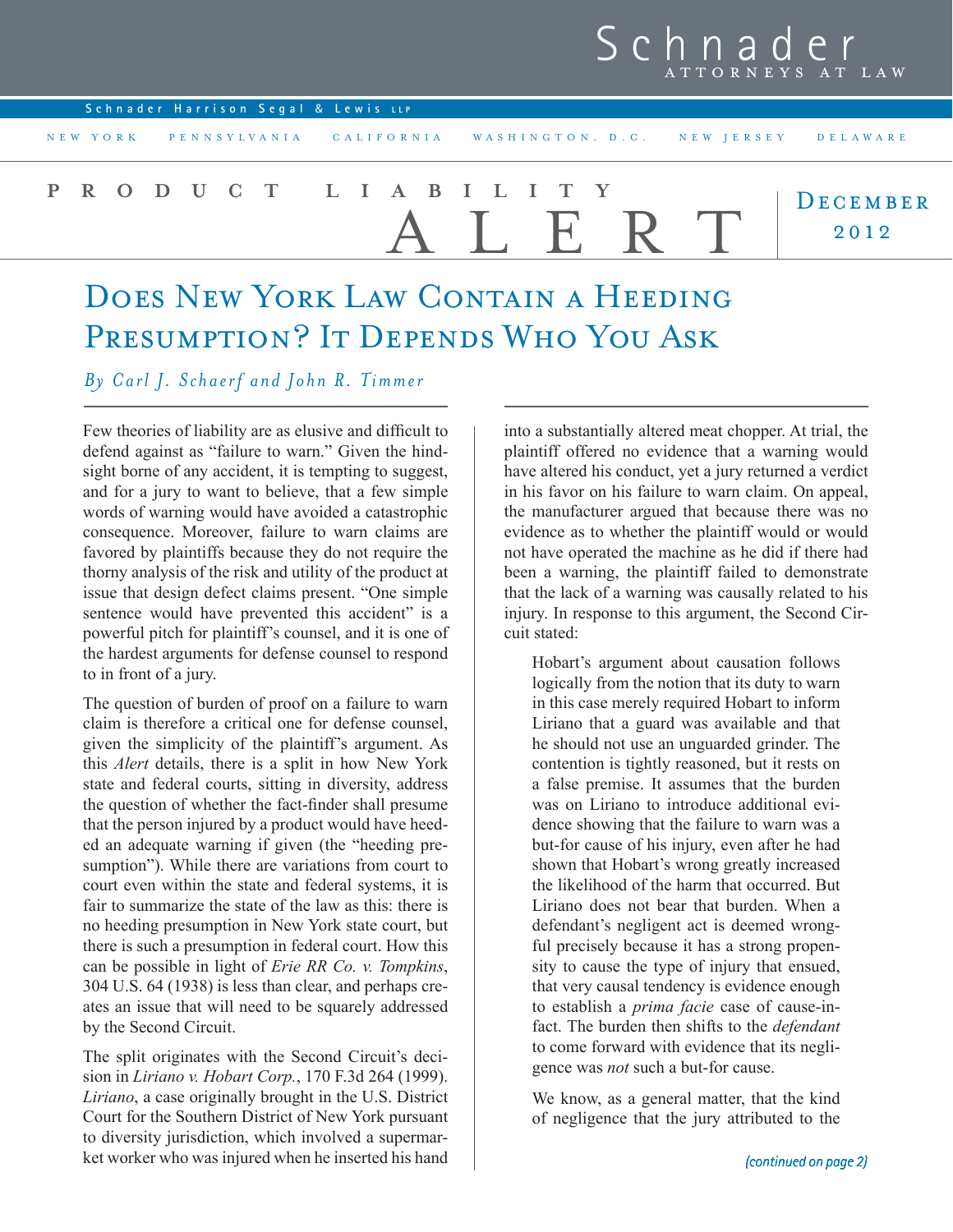defendant tends to cause exactly the kind of injury that the plaintiff suffered. Indeed, that is what the jury must have found when it ruled that Hobart's failure to warn constituted negligence. In such situations, rather than requiring the plaintiff to bring in more evidence to demonstrate that his case is of the ordinary kind, the law presumes normality and requires the defendant to adduce evidence that the case is an exception. Accordingly, in a case like this, it is up to the defendant to bring in evidence tending to rebut the strong inference, arising from the accident, that the defendant's negligence was in fact a but-for cause of the plaintiff's injury.

*Liriano*, 170 F.3d at 271. The sole state court authority cited by the Second Circuit for the proposition that the burden of production falls to the defendant is a 1920 Court of Appeals case, *Martin v. Herzog*, 228 N.Y. 164, 126 N.E. 814 (1920), involving an accident allegedly caused by the failure of a buggy driver to have his headlights on during nighttime driving.

Following *Liriano*, there have been a host of federal court decisions that have also found that New York law contains a heeding presumption. The most recent is *Williams v. Arctic Cat, Inc.*, F.Supp.2d 2012 U.S. Dist. LEXIS 172843, at \*3-4 (N.D.N.Y. Dec. 6, 2012) ("failure to warn law includes a presumption that a user would have heeded warnings if they had been given, and that the injury would not have occurred."); *see also Adesina v. Aladan Corp.*, 438 F.Supp.2d 329, 338 (S.D.N.Y. 2006) (same); *Monell v. Scooter Store, Ltd.,* F.Supp.2d \_\_\_, 2012 U.S. Dist. LEXIS 131506, at \*35, 2012 WL 4062812, at \*12 (N.D.N.Y. Sept. 14, 2012) (same); *Davids v. Novartis Pharmaceuticals Corp.*, 857 F.Supp.2d 267, 286 (E.D.N.Y. 2012) (same); and *Anderson v. Hedstrom Corp.*, 76 F.Supp.2d 422, 441- 42 (S.D.N.Y. 1999) (same).

To presume that an accident is caused by the absence of a warning (particularly on the facts of *Liriano* which involved a 17-year-old, non-English speaking plaintiff who placed his hand into an operating meat

*(continued from page 1)* chopper) in the same way that the Court of Appeals presumed in 1920 that a buggy accident was caused by the absence of headlights at night is, in our view, an untenable leap of logic. Moreover, this presumption effectively assumes that which must be proven and requires the defendant to demonstrate that the plaintiff would not have heeded the hypothetical sufficient warning suggested by plaintiff's counsel. In any event, this is not an assumption shared by the state courts that have considered the question.

> In state court, without record evidence that the lack of a warning was the proximate cause of the accident, a plaintiff's failure to warn claim fails as a matter of law. In *Sosna v. American Home Prods.*, 298 A.D.2d 158, 158, 748 N.Y.S.2d 548, 549 (1st Dep't 2002), the First Department specifically held that a plaintiff asserting a failure to warn claim must adduce proof "that the user of a product would have read and heeded a warning had one been given." *See also Reis v. Volvo Cars of N. Am.*, 73 A.D.3d 420, 423, 901 N.Y.S.2d 10, 13 (1st Dep't 2010) (same); *Mulhall v. Hannafin*, 45 A.D.3d 55, 61, 841 N.Y.S.2d 282, 287 (1st Dep't 2007) ("Under well settled law, to prove proximate cause, a plaintiff has the obligation to adduce proof that had a warning been provided, she would have read the warning and heeded it.") *Banks v. Makita, U.S.A.*, 226 A.D.2d 659, 660, 641 N.Y.S.2d 875, 877 (2nd Dep't 1996) ("a plaintiff whose claim is based on inadequate warnings must prove … that if adequate warnings had been provided, the product would not have been misused.") There is no contrary authority in any of the Departments finding a heeding presumption, as the federal courts have so found.

> There are generally several considerations involved in a decision to remove a product liability case from state court to federal court in New York. For example, there are no expert depositions or reports in state court practice, while there are under the Federal Rules of Civil Procedure. Often the transfer to federal court also comes with a better jury pool for the defendant and a judge that will give greater consideration to dispositive motions, though this is not invariably the case. On the other hand, a factor supporting leaving a